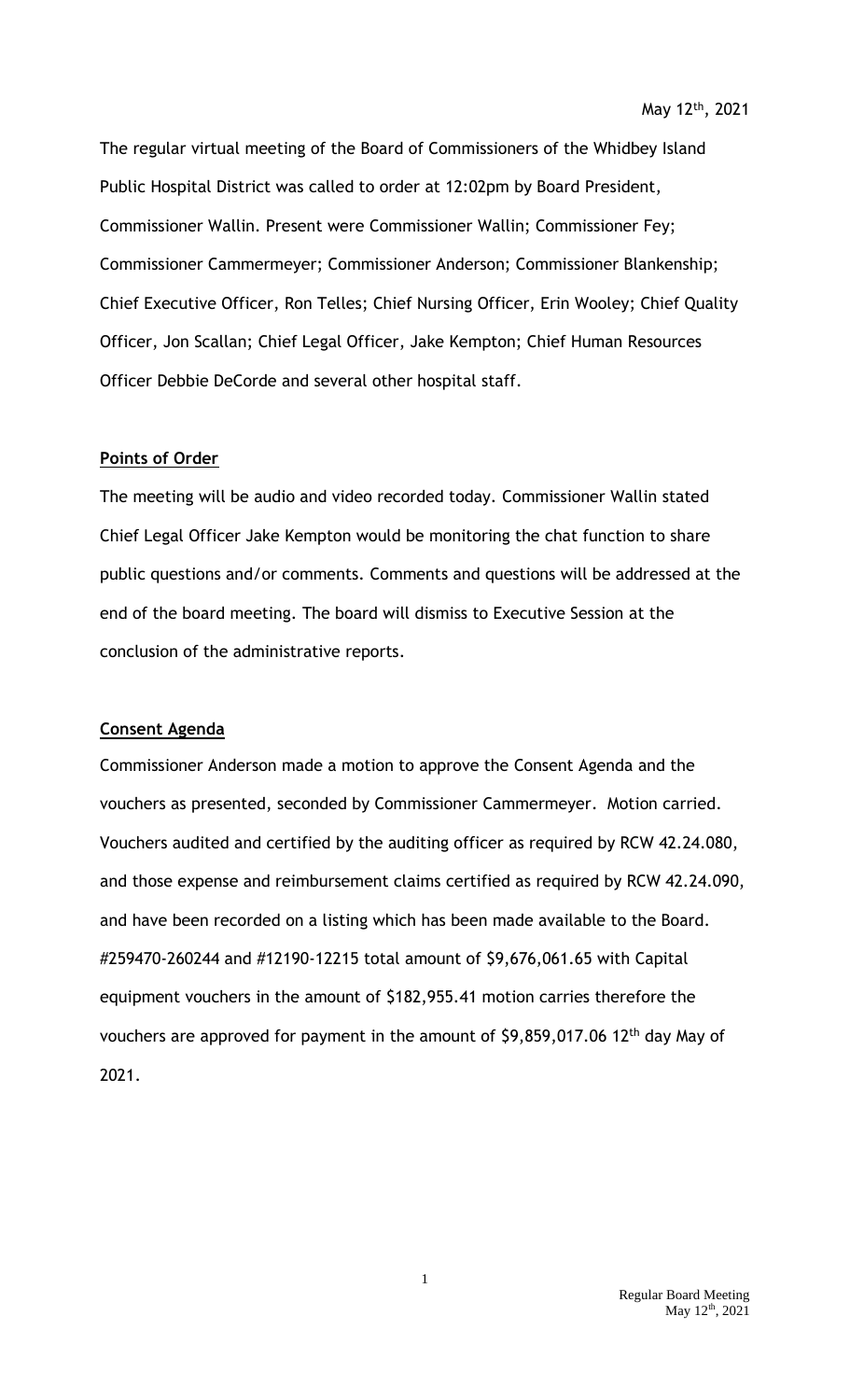# **Multi-Jurisdictional Hazard Mitigation Plan**

Chris Tumblin, Lead/Chief Medic of Emergency Medical Services presented the Island County Multi-Jurisdictional Hazard Mitigation Plan for approval by the board. Mr. Tumblin noted the plan was started in October of 2019 and sent to FEMA in June of 2020. Some elements of the plan have changed during that time frame; FEMA is aware and allows for updates as needed. A motion was made for approval to adopt this plan by Commissioner Fey, seconded by Commissioner Anderson. Motion carried.

## **Medical Staff Report**

Dr. Judye Scheidt presented the following initial appointments on behalf of the Medical Staff:

- Kinjal Desai MD, Tele-Medicine, Neurology, Provisional
- George Lopez MD, Tele-Medicine, Neurology, Provisional
- Christopher Hults, MD, General Surgery, Provisional
- Monica Mann MD, Pediatric Hospitalist, Locum to Provisional

Commissioner Fey made a motion to approve the initial appointments, seconded by Commissioner Cammermeyer. Motion Carried.

Dr. Judye Scheidt presented the following advancements on behalf of the Medical Staff:

- Andrew Spitznas MD, Tele-Medicine, Psychiatry, Provisional to Active
- Kelley Cline, MD, Radiology, Provisional to Active
- Andrew Robbins MD, Radiology, Provisional to Active
- Leah Kiviat MD, Radiology, Provisional to Active
- Muneer Desai MD, Radiology, Provisional to Active
- Shawn Call MD, Radiology, Provisional to Active
- Kristin Grant MD, Radiology, Provisional to Active
- Jesse Kincaid MD, Radiology, Provisional to Active
- Aaron Yu MD, Radiology, Provisional to Active
- Laurence Cambron MD, Radiology, Provisional to Active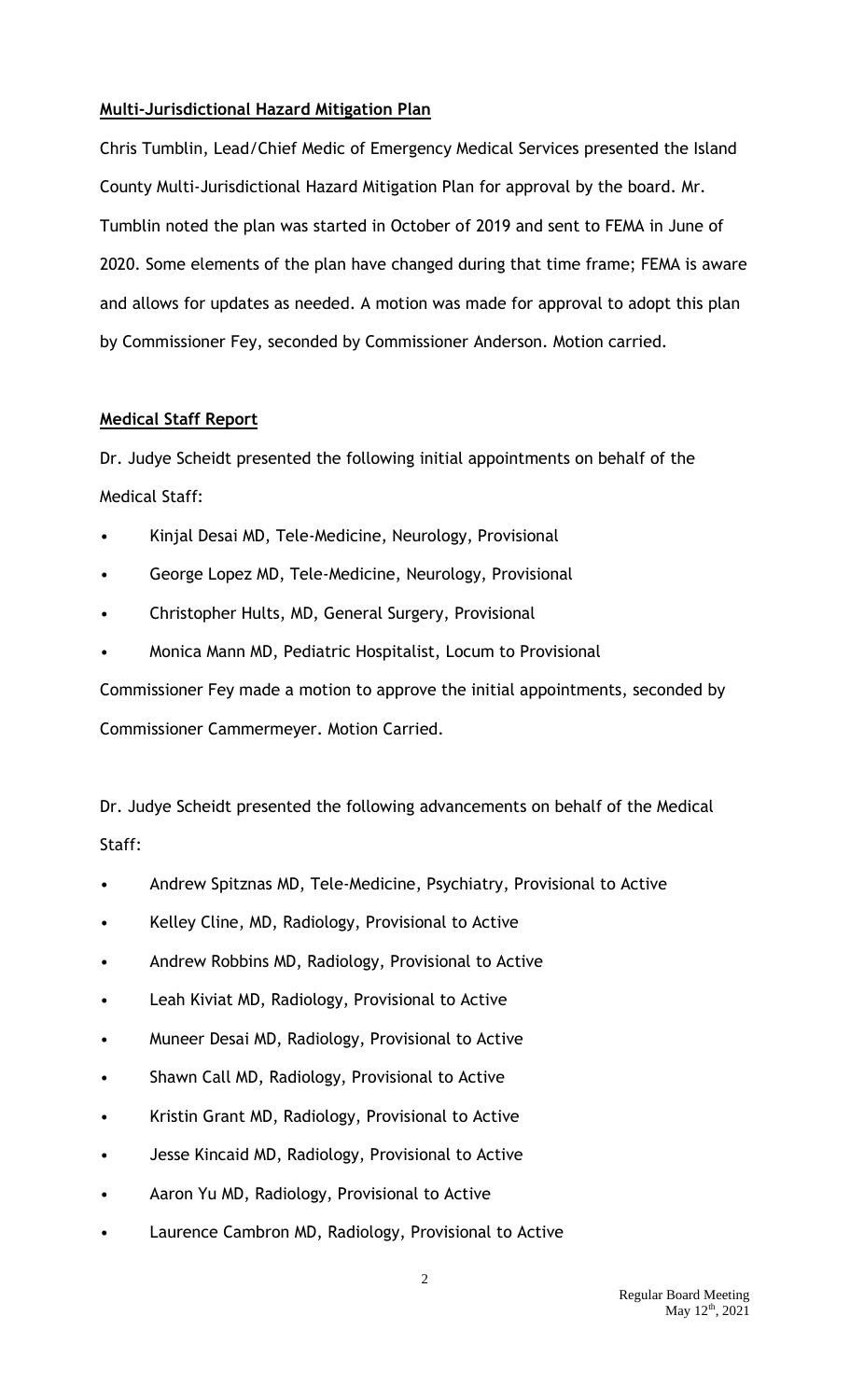- Daniel Pham MD, Radiology, Provisional to Active
- Scott Harrison MD, Radiology, Provisional to Active

Commissioner Fey made a motion to approve the advancements, seconded by Commissioner Cammermeyer. Motion Carried.

Dr. Judye Scheidt presented the following reappointments on behalf of the Medical Staff:

- Steven Ferronato MD, Palliative Care, Active
- Jerry Sanders MD, Hospice Medical Director, Active
- Thomas Harris DO, Family Practice, Courtesy

Commissioner Fey made a motion to approve the reappointments, seconded by Commissioner Cammermeyer. Motion Carried.

Dr. Judye Scheidt presented the following courtesy appointment on behalf of the Medical Staff:

• Amy Tomlinson MD, OB/GYN, Locum Tenens to Courtesy

Commissioner Fey made a motion to approve the reappointments, seconded by Commissioner Cammermeyer. Motion Carried.

Dr. Judye Scheidt presented the following additional privilege request on behalf of the Medical Staff:

• Kurt M. Muller, PAC, Orthopedics, Provisional

Commissioner Fey made a motion to approve the reappointments, seconded by Commissioner Cammermeyer. Motion Carried.

## **Nursing Report**

Chief Nursing Officer, Erin Wooley reported on the status of the COVID Vaccine Clinic, stating over 17,000 vaccine doses have been administered at WhidbeyHealth. Patients aged 12 and over are now eligible to receive the vaccine. Ms. Wooley announced the vaccine clinic will close on July 1<sup>st</sup> with COVID-19 vaccine services being transitioned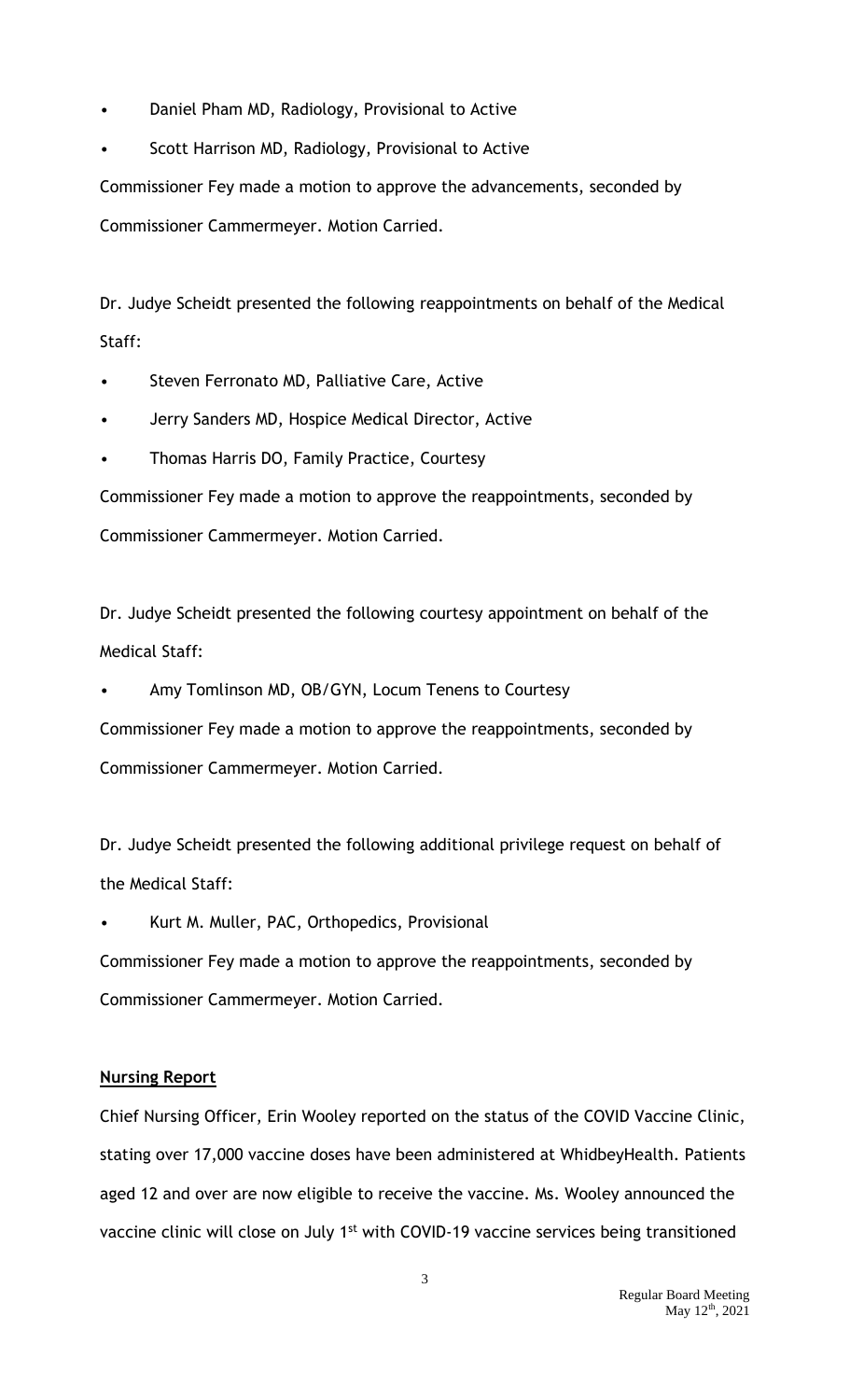to outpatient clinics. A pop-up clinic is planned on the South End of the island on May 8<sup>th</sup> and June 5<sup>th</sup>.

Ms. Wooley announced leadership changes in her department including welcoming Adrienne C., joining the team as an Administrative RN Supervisor. Well wishes were expressed to Suzette S., Hospice Manager who is departing the team. PC Cable will be serving as the Interim Hospice Manager.

Ms. Wooley reviewed notable completed works including the activation of the Life Flight Network; non-stress test charging and documentation; and LACE Scoring. Works in progress were listed as the Childcare Partnership Task Force; Bereavement/Grief Support; Spiritual Care Program; Emergency Cardiac and Stroke System; Surgical Staff Recruiting at AORN; Pain Management Committee; Surgical Technician Training; Seclusion Room; and the closure of the Home Care service line. Ms. Wooley announced that as of June 1, 2021 WhidbeyHealth will no longer offer home care services. Work is underway with patients and their providers to transition their care to other entities.

### **Quality Update**

Chief Quality Officer Jon Scallan gave an update on the Medical Staff Office stating the team is focused on collaborating to streamline the onboarding and offboarding of providers; upgrading the credentialing process to a secure electronic process; developing a current active provider database; updating privilege sets with new formatting; developing standardized MSO procedures and collaborating in making recommendations for amendments to the Medical Staff bylaws.

Mr. Scallan shared the Quality Review Team Annual Reporting Calendar, giving an example of how initiatives are tracked and reviewed on a monthly basis. Status and action steps are reviewed to ensure initiatives are moving forward until completed. Mr. Scallan also gave an update on the Patient Experience Task Force. The group is meeting on a weekly basis and creating the project plan as well as prioritizing initiatives including patient empowerment; ease of access and standardized processes; updating and providing training and tools; standardizing, training and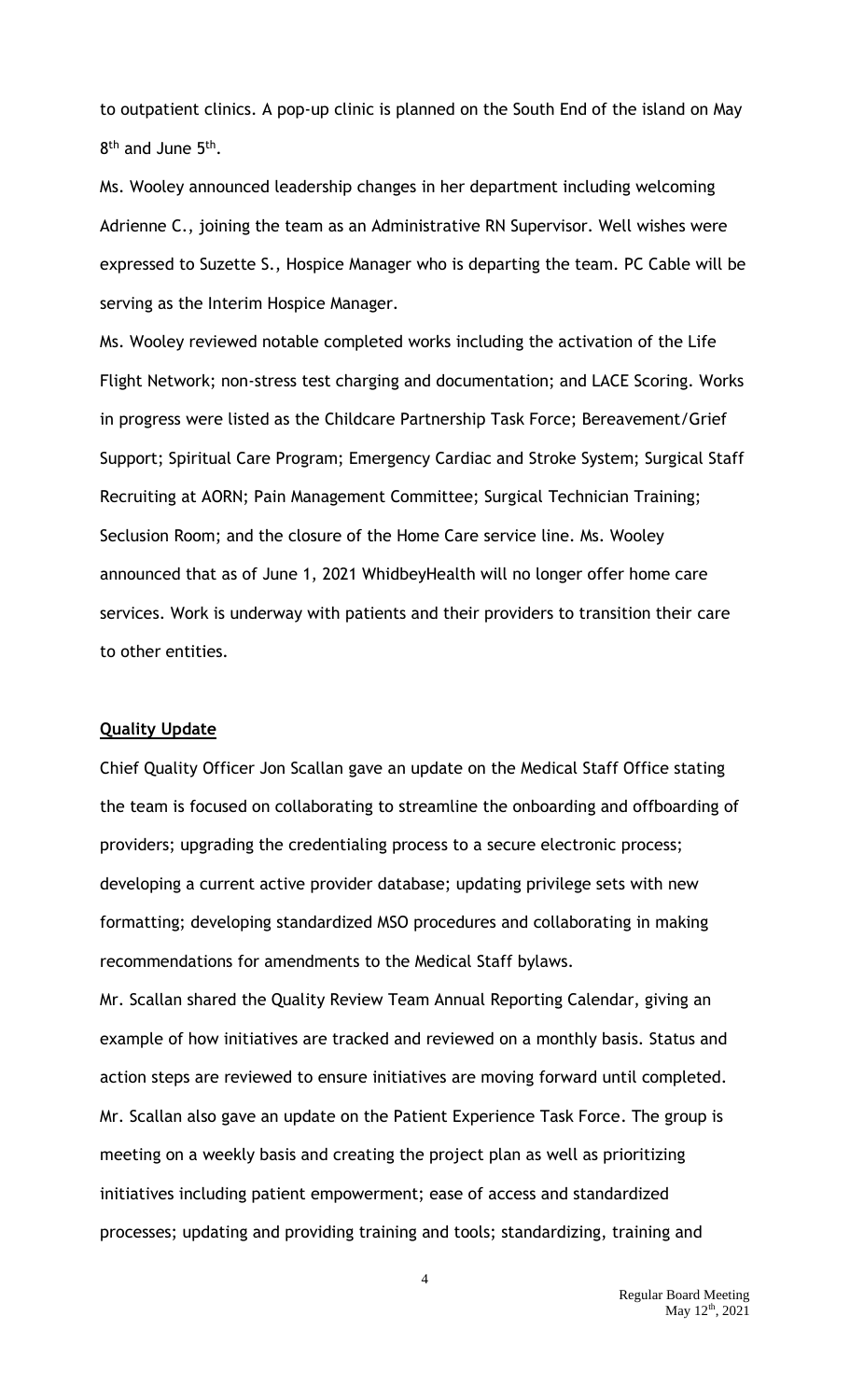creating accountability around customer service-oriented communication; acknowledgment of patient feedback and concerns proactively; prioritization of community relations. The PFAC Committee has been engaged as active participants in these initiatives in collaboration with the task force.

Mr. Scallan stated the upcoming DNV initial survey is anticipated in early June. Follow up work on the internal audit is being conducted to ensure action plans have been resolved.

#### **Information Technology Update**

Chief Information Officer, Brett Mello stated work is underway on security and compliance related initiatives as well as pursuit of staffing in anticipation of transitioning IT services in house from contracted services through Allscripts. Systems Management efficiency projects are also underway including system upgrades and replacement of aging equipment. Steps are being taken to formalize processes within the IT department to ensure consistency and quality of support provided.

### **Facilities Update**

Executive Director of Facilities and Plant Engineering, Tim Waldner welcomed Brooke Todd, the new Manager over the Café and Dietary Department through Sodexho. Mr. Waldner stated the move of the Women's Care clinic to the Coupeville clinic was completed successfully. The previous Women's Care space is being evaluated for potential space needs.

Mr. Waldner announced the receipt of funds from two grants in the amount of \$500,000 and \$550,000 to be used to replace the chiller, boilers, and air handlers. Incentive funds of \$200,000 were also received from PSE.

Mr. Waldner stated he anticipates a soft opening of the retail pharmacy some time in July.

Plans were approved for the new fluoro area. Bids are now being reviewed for both the fluoro and seclusion room construction.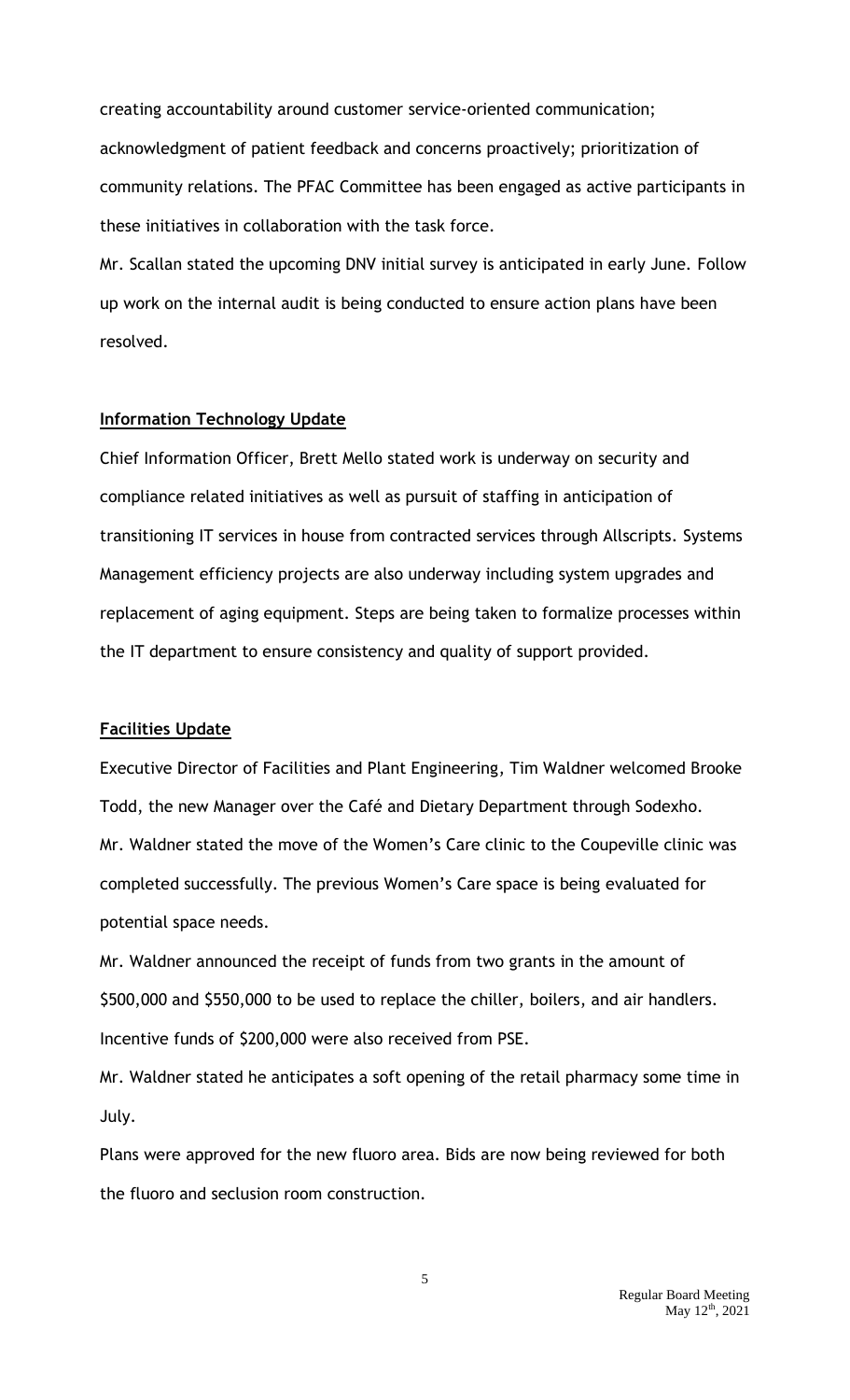Mr. Waldner stated additional work is underway on safety and workplace violence within the Environment of Care Committee.

#### **Human Resources Report**

Chief Human Resources Officer, Debbie DeCorde gave an update on Employee Health reviewing incidents and injuries since the beginning of the year. Employee Health is conducting work on an exposure assessment survey, revision of the exposure control plan and assessment of the need for an industrial hygiene survey.

The campaigns currently in market were reviewed and noted as the walk-in clinics in Clinton and Oak Harbor; Total Joint Replacement and the Give Big 2021 campaign which is replacing the Foundation's annual gala. Marketing's business focus in the coming months will be the Community Pharmacy, Women's Care, Rehabilitation Care and the PULSE magazine which has transitioned from a quarterly publication to monthly.

Ms. DeCorde gave an overview of the projects underway in the Education department including Practice Change and improvement support; CHEST certification for EVS techs; Diversity Training for both annual training and new employee orientation; initiation of a test out function for annual regulatory training; support of quality improvement activities and organizational change and initiation of student processes. Ms. DeCorde also noted the clinical orientation process has been redesigned and is now one day with skills and competencies grouped to serve a variety of clinical roles. Ms. DeCorde presented data on terminations from the beginning of 2021. Total terminations year to date are at 100 with a turnover rate of 12.36% and an average of 6.26 years of service.

Ms. DeCorde shared additional efforts in the Human Resources department including provider recruiting with a focus on the Cabot Clinic and Women's Health; organization wide recruiting; education supporting new employee orientation; customer serviceoriented focus on the patient experience and labor relations.

6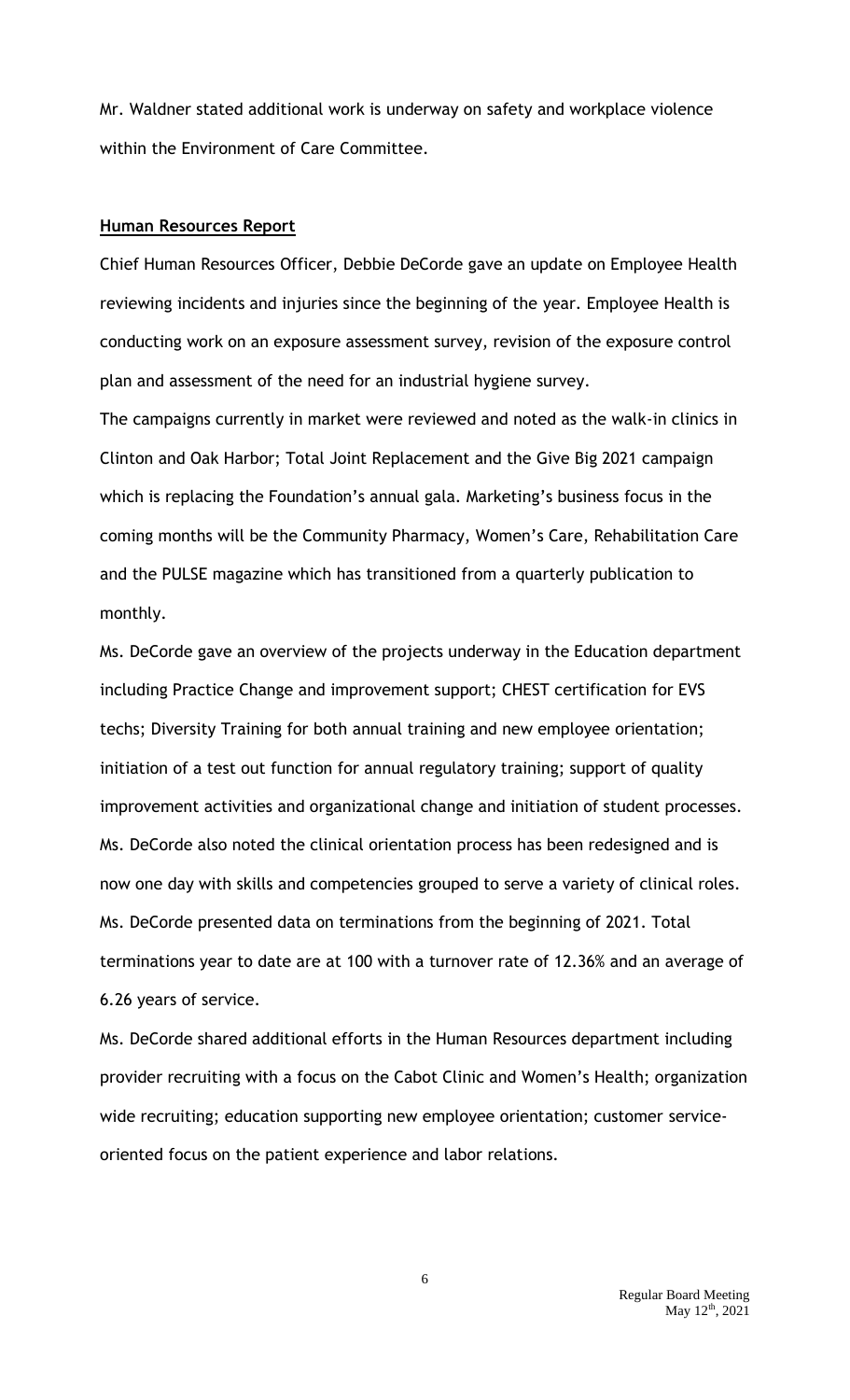#### **Financial Update**

Director of Finance, Jennifer Reed gave an update on financials with a review of inpatient utilization which was up overall 9% from the 2021 projection. Admissions were up 2% from the target. Outpatient utilization was down significantly in all departments from the budget with the exception of surgical procedures and MAC. Clinic activity was reviewed in specialty and primary care clinics. Volumes were down in April from March in all clinics. Walk-in clinic volumes were reviewed with the Goldie clinic at 571 visits in April and Clinton at 372.

Ms. Reed reviewed the cashflow statement closing March 31<sup>st</sup>, 2021 stating the excess revenue over expense was \$867k. Ms. Reed noted net revenues were up due to an increase in patient room charges as well as an increase in the percentage paid by Tricare. Compensation was 23% over budget, comparing with revenue at 27%. Cash on hand is currently at 4.6 days.

#### **Clinic Operations Update**

Interim Executive Director of Clinic Operations, Dr. Garth Miller gave an update on the 10 outpatient clinics. The Cabot Clinic has had a reduction in providers over the last year and recruitment efforts are a focus. Dr. Miller noted challenges with the phone system at the Cabot Clinic stating issues have been largely rectified reflected in reduced call abandonment rates. Dr. Miller stated the Freeland Clinic is doing well, seeing on average 5 new patients each day. Dr. Miller noted works in progress as the potential move of Palliative Care; increasing volumes in the Walk-In Clinics through collaboration with primary care; price transparency; Total Joint Program marketing; recruitment of additional Women's Care providers; building a quality dashboard to track outcomes; and tracking of quality metrics. Several upgrades related to patient satisfaction are also underway including multiple software upgrades.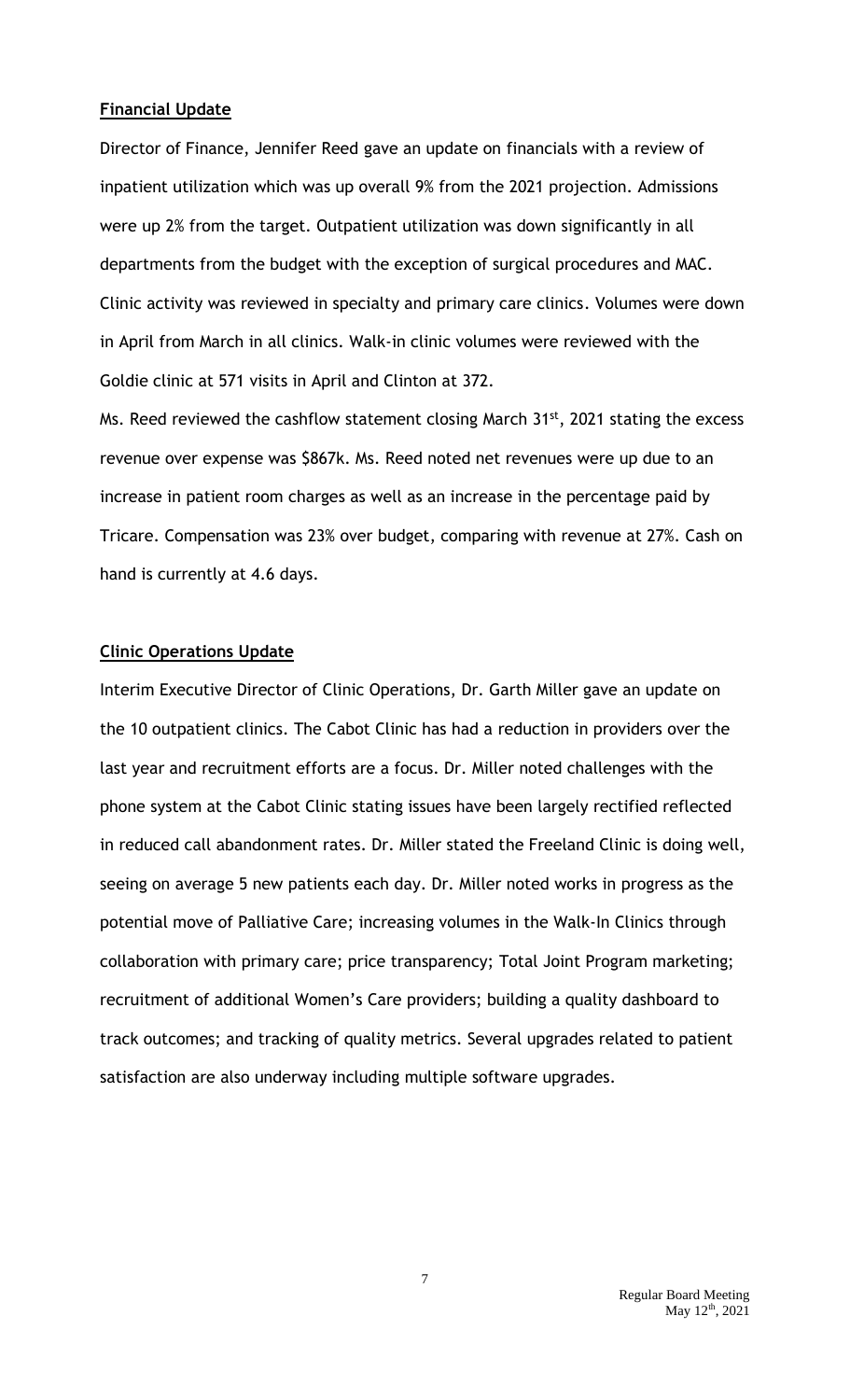## **Strategic Planning Update**

Consultant Kevin Arrington gave an update on the strategic planning work being done with the executive leadership team. Key objectives and priorities have been identified as well as a review of the vision, mission, and values statements. An organization wide roll out is forthcoming.

Mr. Arrington reviewed the denials management work being done with coordination between HIM and PFS including improvement of monthly reports and analytics to department leaders and cross functional management of denials.

## **Administrator's Report**

Chief Executive Officer Ron Telles stated the organization is celebrating Healthcare week with themed dress days and daily raffles. Staff were praised for their efforts in caring for the community especially during the pandemic.

Mr. Telles stated the Give Big campaign through the WhidbeyHealth Foundation has already exceeded the \$40,000 goal. Year to date, the Foundation has raised over \$600,000 in support of WhidbeyHealth.

Mr. Telles congratulated the Hospice team on their recent successful survey with zero findings.

Mr. Telles spoke about the importance of rounding and his recent experiences rounding on different departments in the Medical Center.

Mr. Telles addressed WhidbeyHealth patients and requested that they participate in the SurveyVitals surveys they will receive after their experiences at WhidbeyHealth. Survey data is frequently reviewed and used to improve the patient experience. Mr. Telles congratulated Island County residents on staying safe in the pandemic and encouraged continued diligence.

## **Board Items:**

President Wallin stated the board will now be excused into Executive Session at 1:57pm, under RCW 42.30.110 (1)(i) and RCW 42.30.110(1)(a)(ii), no voting will take place.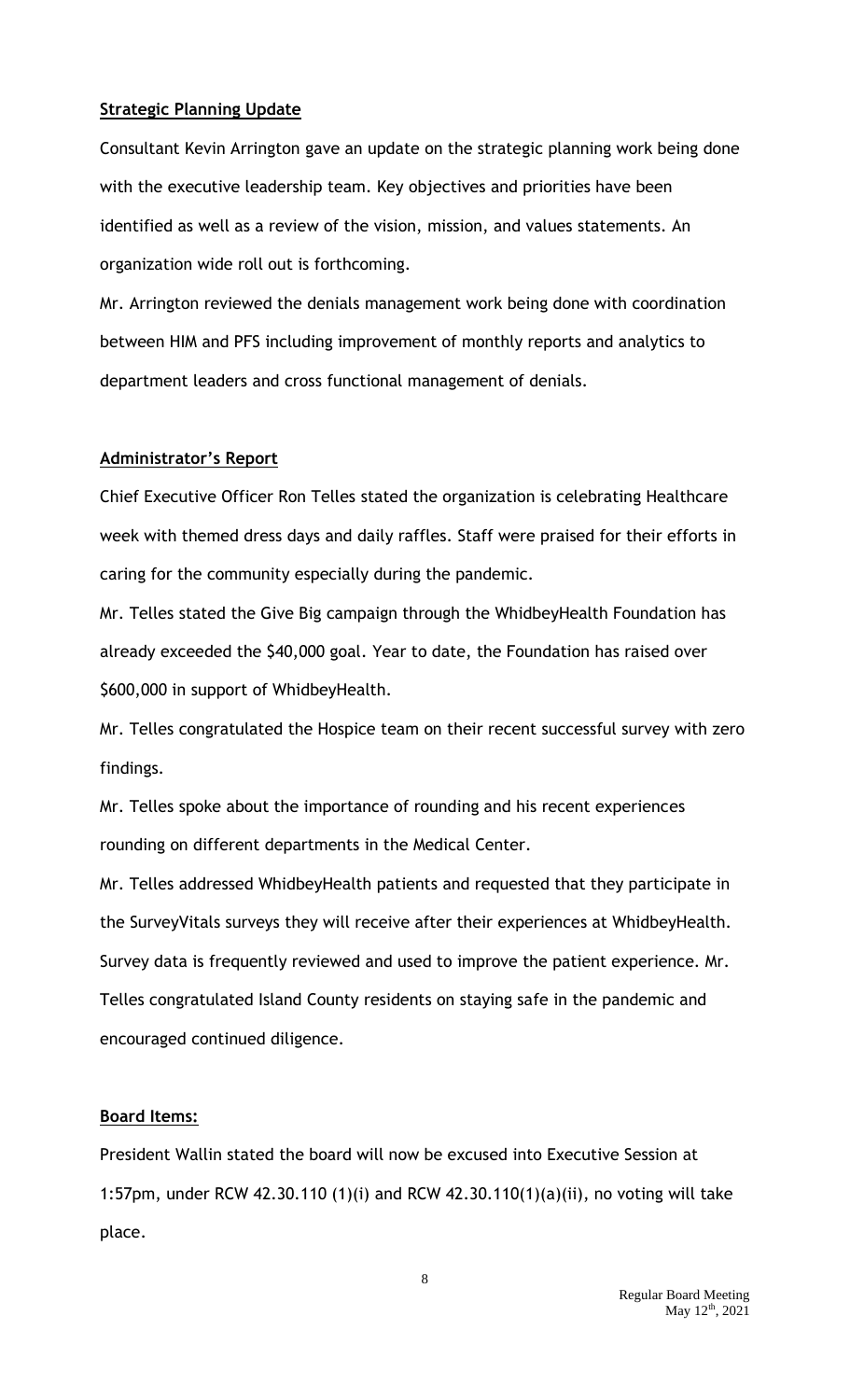# **Agenda Items for Next Board Meeting**

The next Board meeting will be held Wednesday, June 9<sup>th</sup> at 12:00pm.

# **Adjournment**

Commissioner Fey made a motion to adjourn the meeting, seconded by Commissioner

Cammermeyer. Board meeting adjourned at 1:57pm.